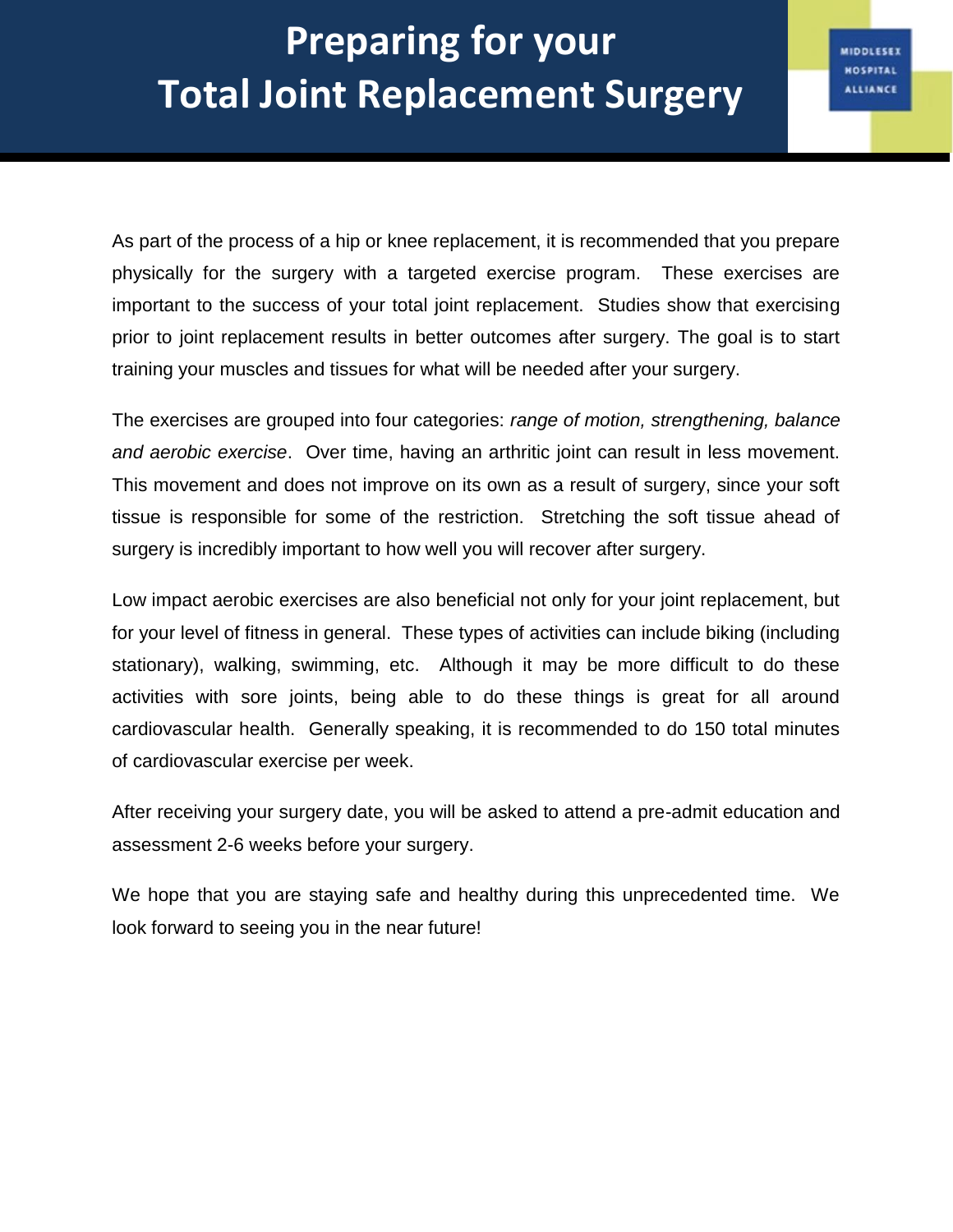# **Pre-Operative Exercises Total Hip Replacement**

## **General Strengthening:** (Attempt all of these)



Lay on your back with knees bent and feet on the floor.

Lift your pelvis and lower back off the floor. Hold the position for 5 seconds. Lower down slowly returning to starting position. Be sure to push evenly through both legs. If you experience any back pain, skip this exercise

Hold 5 seconds Repeat 10 times Complete 3 – 4 times per week



©PhysioTools Ltd

©PhysioTools Ltd

Lie on your side, slightly rolled forward, with your knees bent. Perform this exercise on both sides.

Tighten your buttocks. Lift your top knee as far as you can without letting your pelvis rotate back. Placing your free hand on the bed in front of your stomach can ensure that you don't roll backwards. Keep your feet together and back straight during the exercise.

*\*If you have hip pain during this exercise, place a pillow between your knees*

Hold 5 seconds Repeat 10 times Complete 3 – 4 times per week



Sit on a chair Tighten the front of your thigh muscle and straighten your knee slowly.

Hold 5 seconds Repeat 10 times Complete 3 - 4 times a week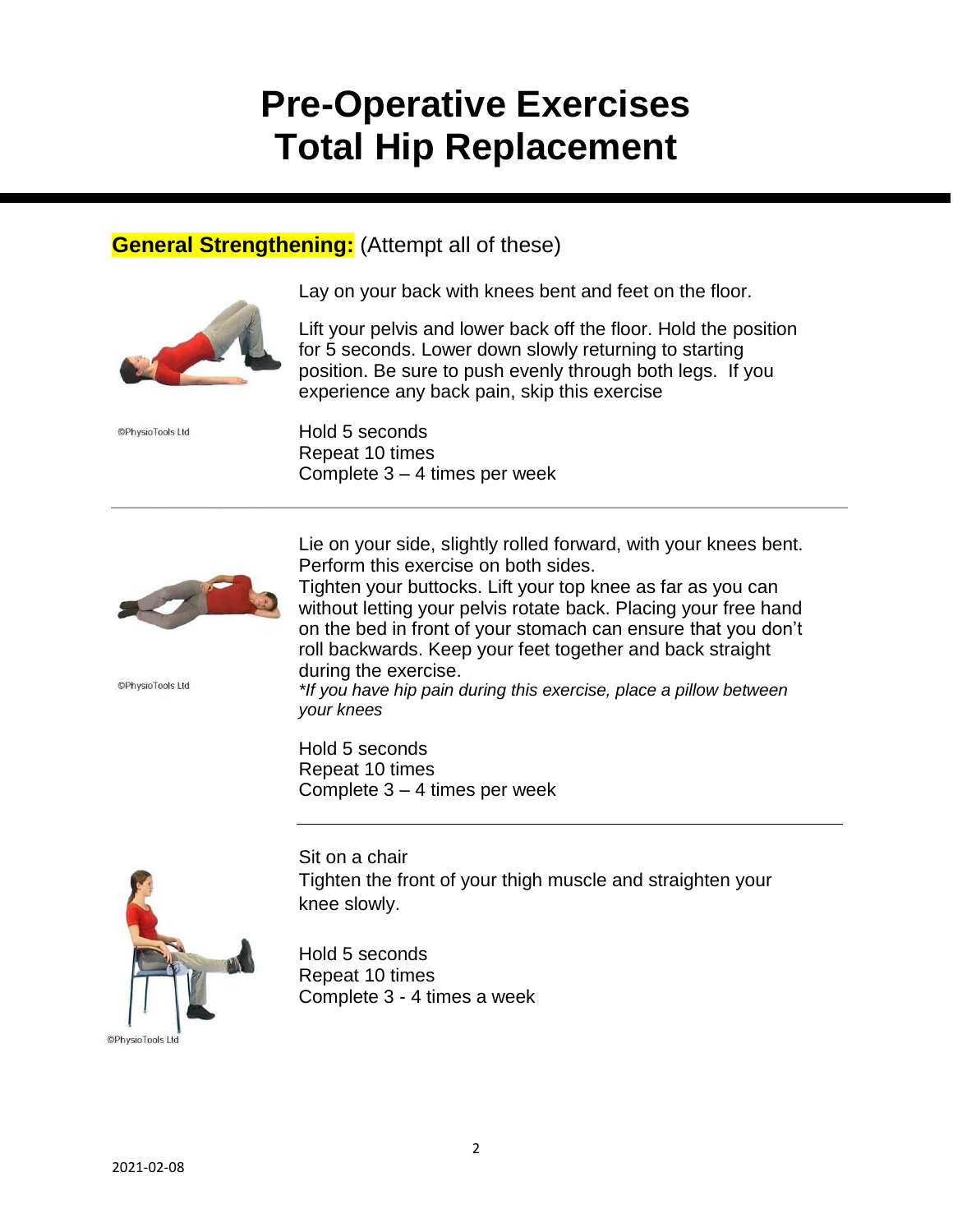

©PhysioTools Ltd

Sitting with your arms crossed at the front edge of your seat.

Stand up and then sit down slowly on a chair. (This can be made easier by sitting on a higher surface). Be mindful to not use momentum to rock yourself forward.

Hold 5 seconds Repeat 10 times Complete 3 - 4 times a week



Stand straight. Hold onto counter or wall for support.

Lift one knee, hold for 5 seconds. Repeat on other side.

Squeeze your buttocks and push your knees down firmly against

Hold 5 seconds Repeat 10 times Complete 3 - 4 times a week



Hold 5 seconds Repeat 10 times

the bed.

Lying with legs straight.

**OPhysioTools Ltd**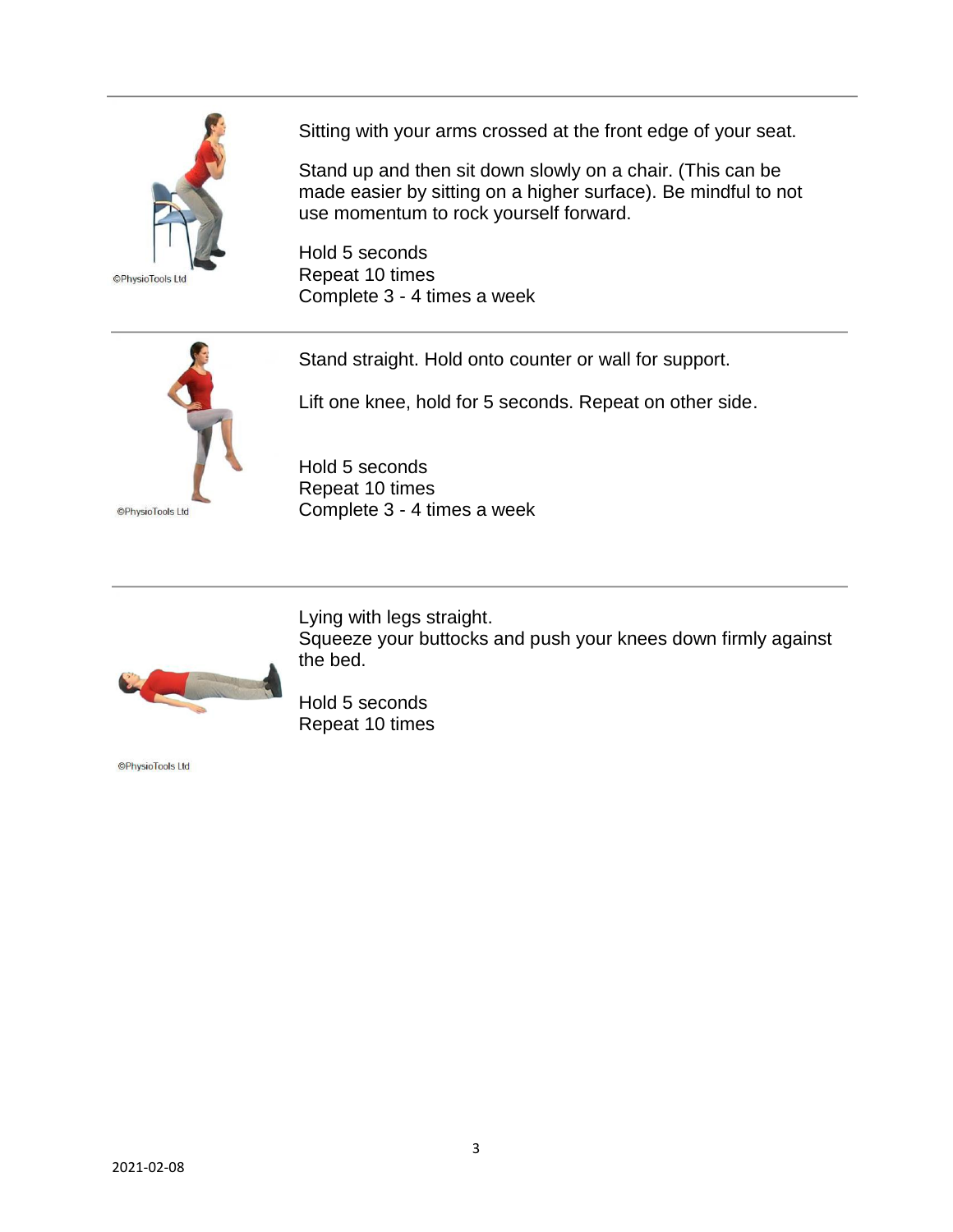## **Hip Abductor Strengthening**

**Choose 1 of the following 2 options:** (options get progressively more difficult)



Lift your operative leg sideways and bring it slightly back keeping your trunk straight throughout the exercise. Be sure your leg does not come forward at all

Repeat 10 times Complete 3-4 times per week



©PhysioTools Ltd

Lay on your non-operative side. Keep the non-operative leg on the bed bent and the upper (operative) leg straight. Be sure not to roll backwards. You should have a straight line from your shoulder, to your hip, to your ankle.

Lift the upper leg straight up with the heel leading the movement. (Don't let your toes point to the ceiling)

Repeat 10 times Complete 3-4 times per week